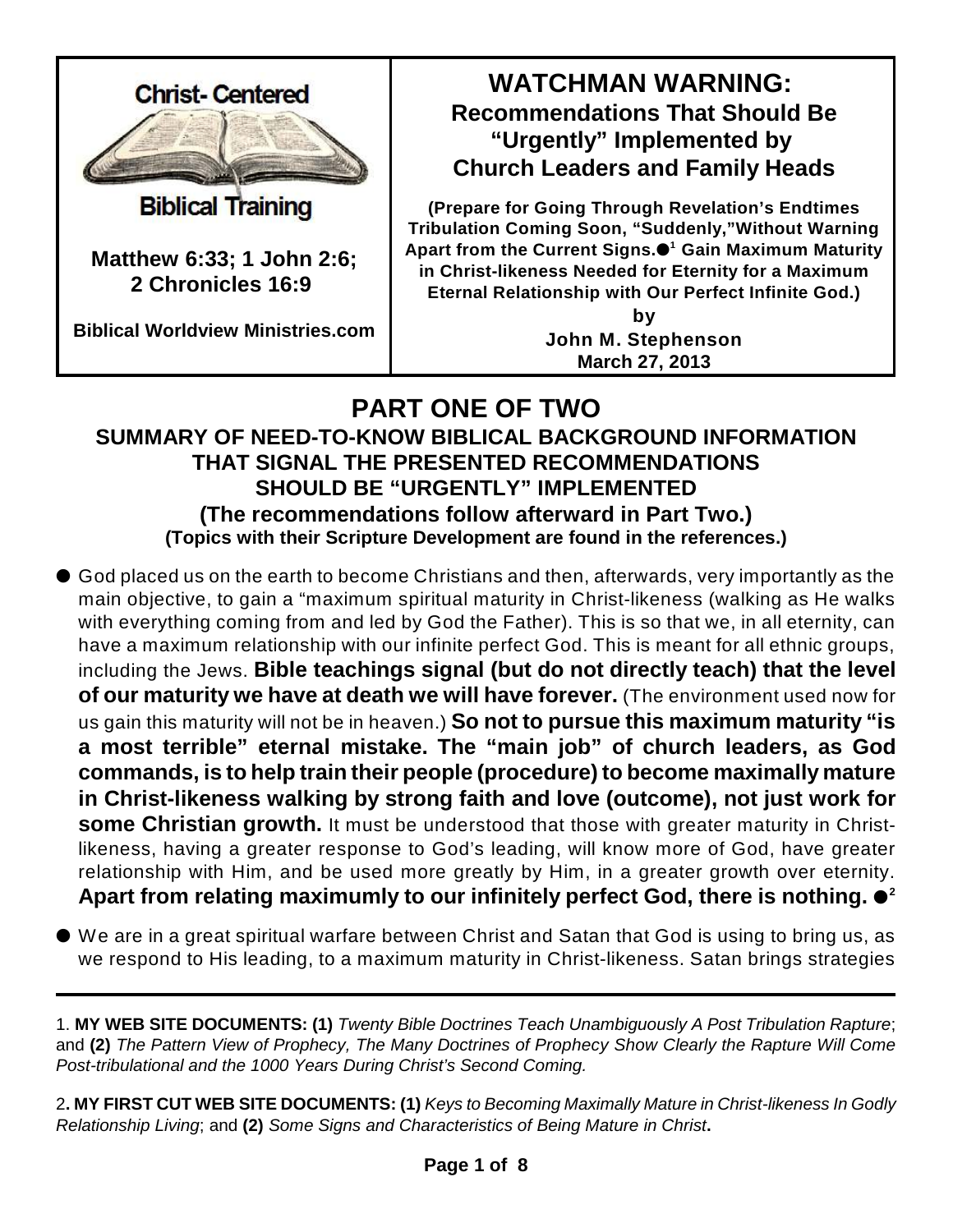## **Recommendations That Should Be "Urgently" Implemented by Church Leaders and Family Heads**

to help prevent this occurrence by working to prevent our becoming Christians and helping to accomplish God's work. This is so the that many of the elect will not be born, many will not become the elect, and/or many will not accomplish God's chosen work. In these endtimes to help accomplish these results, Satan is influencing the Churches to fall away from the faith, God's requirements, and excellence to implement those of Satan, self, and the world. The result is that now thousands of especially American churches, in their falling away from knowing sufficient Bible doctrine, are becoming to some extent lukewarm without their desire or realization (they all want to do right). $\bullet^3$  They are being (have been) transformed to become ones that no longer have needed biblical intellect and have now but little knowledge of God's Word (no longer endure sound doctrine). The big cause is that they do not appreciate God's infinite Greatness so as to do "all" His commands and then "only" by His way (they do not sufficiently know and have fallen from many of God's ways). This situation of falling away is demonstrated by churches going mainly to elementary teaching without maturing their people, not going all out to evangelize the children and youth out in the community, and using the devil's loud rock type structured music (instead of the Bible's music of singing melody in hymns from the heart unto the Lord) in the church worship services and Christian ministries. (*Revelation 3:20 'Behold, I stand at the door and knock; if anyone hears My voice and opens the door, I will come in to him, and will dine with him, and he with Me.*)Today, Satan is influencing the youth to like his loud rock structured type music that he created in Voodooism to call up evil spirits and demons and give him worship. $\bullet^4 \bullet^5$ 

 God is using the United States as His endtimes most favored nation in a special pattern sequence (similarly as He used with Israel as a favored nation) to bring the termination of human history. $\bullet^{\scriptscriptstyle 6}$  He has blessed the United States more greatly than any nation now or in history, including more than O.T. Israel. This blessing has occurred because His people have in a general sense obeyed Him. Now our churches are falling away (cause) that is allowing the

3. **LUKEWARM CHURCHES:** *Revelation 3:15-17 'I know your deeds, that you are neither cold nor hot; I would that you were cold or hot. 'So because you are lukewarm, and neither hot nor cold, I will spit you out of My mouth. 'Because you say, "I am rich, and have become wealthy, and have need of nothing," and you do not know that you are wretched and miserable and poor and blind and naked,*

4. **DO RESEARCH:** If you do not believe this, then do research on the internet and you will discover its truth. Check out "The Evils of Christian Rock Music" and "Christian Rock Music." There are also many documents and books on the subject. Then you by choice, will never use it.

5**. ROCK MUSIC IN THE CHURCHES:** Satan has the children and youth growing up on and liking the loud rock type music. Most youth now may not come to church unless churches use it. So this is a type of Catch 22. Church leaders should recognize its error and over time draw many into the hymn services. Youth will not come to church unless elementary training is used. So our youth are now growing up with but little knowledge of God's Word and the Christian life. They are not becoming mature in Christ. This is Satan's strategy to have a great falling away in the endtimes Tribulation. The main source of the problem is that the youth and church leaders do not appreciate God's infinite Greatness so as to do things only His way - sing melody from the heart unto the Lord.

6.**ENDTIMES SEQUENCE (Web Site Report):** *Summary Presentation: How Revelation's Events Unfold and How the United States Is Found in Bible Prophecy.*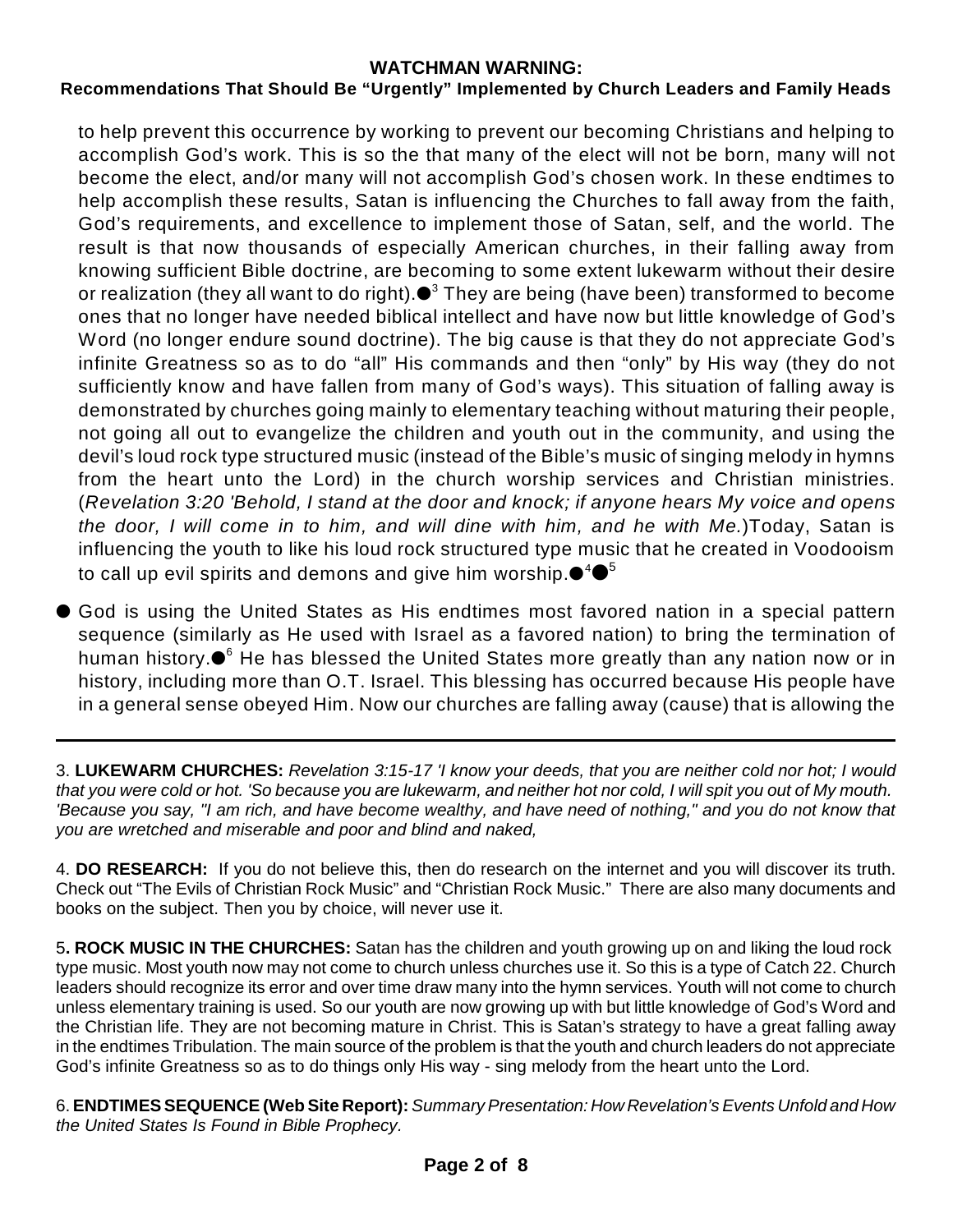## **Recommendations That Should Be "Urgently" Implemented by Church Leaders and Family Heads**

country to fall away (symptom) resulting in Satan being allowed now more power. When this falling away crosses God's allowable threshold, God will allow Satan to bring a foreign military in "a sudden devastating calamity" that will place the United States and the world's nations under world government ruled by Satan and his people. Satan will then bring great devastation including persecution and martyrdom. This will be the endtimes Tribulation that God will use to bring divine discipline on His Church. When the Tribulation is over, God will rapture His Church and then bring the termination of history with the Church going to heaven and all unbelievers to the Lake of Fire for all eternity. Now eternity begins for people and angels.

- It must be understood that the Rapture cannot occur until "after" all the people who are to live, have lived, and have made formal decisions to receive or reject the Gospel in life or by death. This is completed in the Tribulation under the Mark-of-the-Beast period. The Rapture can only occur also after the heavenly court after the Tribulation has given Christ the authority, resulting from determining that Christ, by opening the books, has won the spiritual warfare over Satan. All the elect did believe and all of God's work was accomplished. Satan tried, but could not prevent their happening. This determination is made after the endtimes Tribulation. $\mathord{\bullet}^7$
- There are over 20 doctrines in the Bible that teach unambiguously the Rapture comes (and only can come) after the endtimes Tribulation. The Pre-Tribulation Rapture View, based on assertions, not doctrines, is not taught in the Bible. **Satan is using this view so believers will not prepare for the Calamity and Tribulation, and thus, be caught blind sided and unprepared when they come. They will fall away in the Tribulation under world government**. All the believers, both Jews and Gentiles are part of the Church. The Cross broke down the barrier of the dividing wall between the Jew and the Gentile. So believing the Gospel, both Jews and Gentiles are part of the Church and Christ's body, with the purpose to become mature in Christ-likeness for a maximum relationship with God in all eternity. $\bullet^{\text{s}}$

## **PART TWO OF TWO FOUR RECOMMENDATIONS FOR CHURCHES TO IMPLEMENT "URGENTLY" TO BECOME GREATER OBEDIENT AND EXAMPLE CHURCHES BEFORE GOD.**

## **Have Our Churches Be Prepared for the Coming Endtimes Tribulation and Be Matured in Christ-likeness to Have a Maximum Eternity.** 9

7. **WEB SITE REPORT FOR GOD'S OVER ALL PLAN:** *God's Plan over History for Man to Become Mature in Christ Needed to Eternally Know and Relate to Our Perfect God in His Greatness*.

8. **POST-TRIBULATION RAPTURE (Web Site Documents: (1)** *Understanding the Endtimes Biblical Jewish Situation and What We must Now Do as the Endtimes Unfold;* and **(2)** *Twenty Bible Doctrines Teach Unambiguously A Post Tribulation Rapture*.

9. **MINISTRY GROUP NEEDED:** In order for these recommendations be implemented sufficiently and urgently in the near term, the elders should appoint several very mature men to a ministry group to plan and lead the actual (continued...)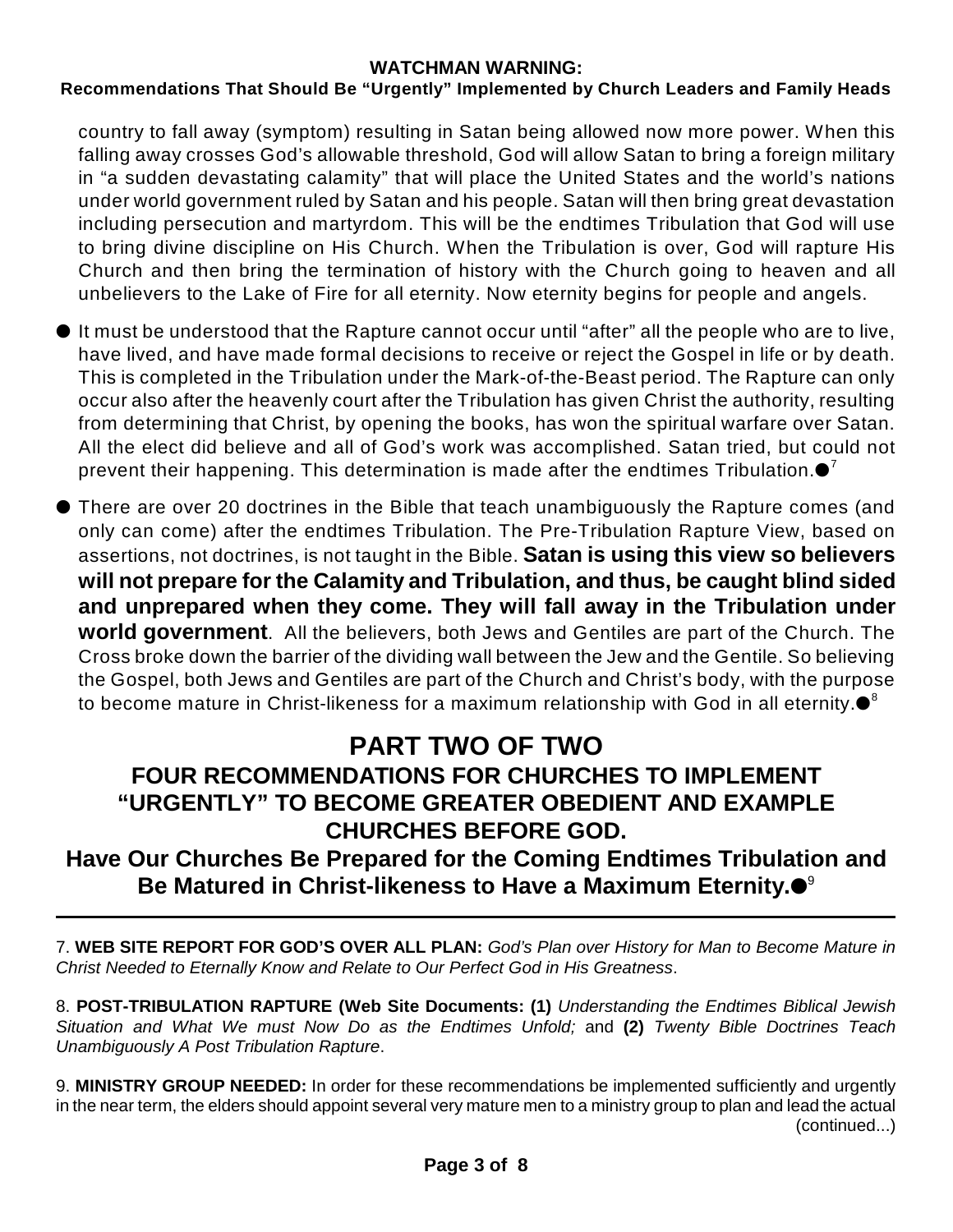**Recommendations That Should Be "Urgently" Implemented by Church Leaders and Family Heads**

## **RECOMMENDATION ONE MAXIMALLY MATURE OUR CHURCH PEOPLE (Become maximumly mature for a maximum relationship with God in eternity)**

**RECOMMENDATION:** Go all out to maximumly mature our church people in Christ-likeness using a complete curriculum (that includes Christian Life Relationship Principles), emphasizing the Christian Life, walking as Christ walks, and by love and by faith. This maturity is needed now, but especially in eternity so we can have a maximum relationship to God and get to know Him greatly. Apart from knowing and relating to God in His Greatness, there is nothing. $\bullet^{10}$  I have documents with a set of minimum topics (See Footnote 2). $\bullet^{_{11}}$ 

**BENEFITS WHEN IMPLEMENTED:** Our people will have a greater appreciation and knowledge for our God's infinite Greatness resulting in a maximum living relationship with God now, but especially in eternity, training to walk as our Lord walks, including by great love and by faith. Our ministry and worship now will greatly increase. We will have a greater obedience to God, with our more greatly glorifying and worshiping Him. God will direct our thoughts and actions, working all things together for good, commensurate with the level of our maturity in Christ-likeness. We also will have great fellowship with each other, including with those from our families.

**PENALTIES IF NOT IMPLEMENTED:** Our people will have a lessor mature walk with God than He desires and has planned. Our people will greatly not know and relate to God both now, and especially in eternity to the degree that God has desired for us. We will glorify God much less, doing things more our way and the way of the world. We will be disobedient to God for not pursuing maturity as He commands and our attempt to do things our way. Our ministry and attendance can decrease over time. Churches then will have more just activity, than divine life of lives being changed by growing in maturity and doing much evangelism, gaining new converts.

**COST TO CARRY OUT THE RECOMMENDATION:** We will need to establish a complete training curriculum (I have a beginning one). We need to search the entire Bible for all that God wants us to become (outcome) and for all the steps we need to live out experientially to get there (procedure) and record them in a computer for all to read. Then we should do nothing else. On this course, we glorify God by giving back to Him what came from Him as a source. We should

9(...continued)

carrying out of the recommendations under the elders' authority.

11. **BECOMING MATURE:** Becoming maximally mature in Christ-likeness is a growth process. None of us have reached maximum growth, but we can be pursuing to have the maximum we can gain in our lifetimes.

<sup>10.</sup> **MATURITY IN ETERNITY:** As stated previously in the text, the Bible does not teach directly whether or not our maturity will or can increase in eternity. But it infers it will not indirectly because the developing environment of the world, flesh, and the devil will not be in heaven. The devil and our sin natures will not be in heaven. And God will direct our every thought and action using our divine natures that cannot sin (make mistakes). Having greater maturity, God can direct us in greater ways according to His Greatness. Apart from walking with Him in His Greatness, there is nothing. We must pursue maturity regardless because God commands that we do. Then we can have the best that exists for us. (Hebrews 6:1; Colossians 1:28).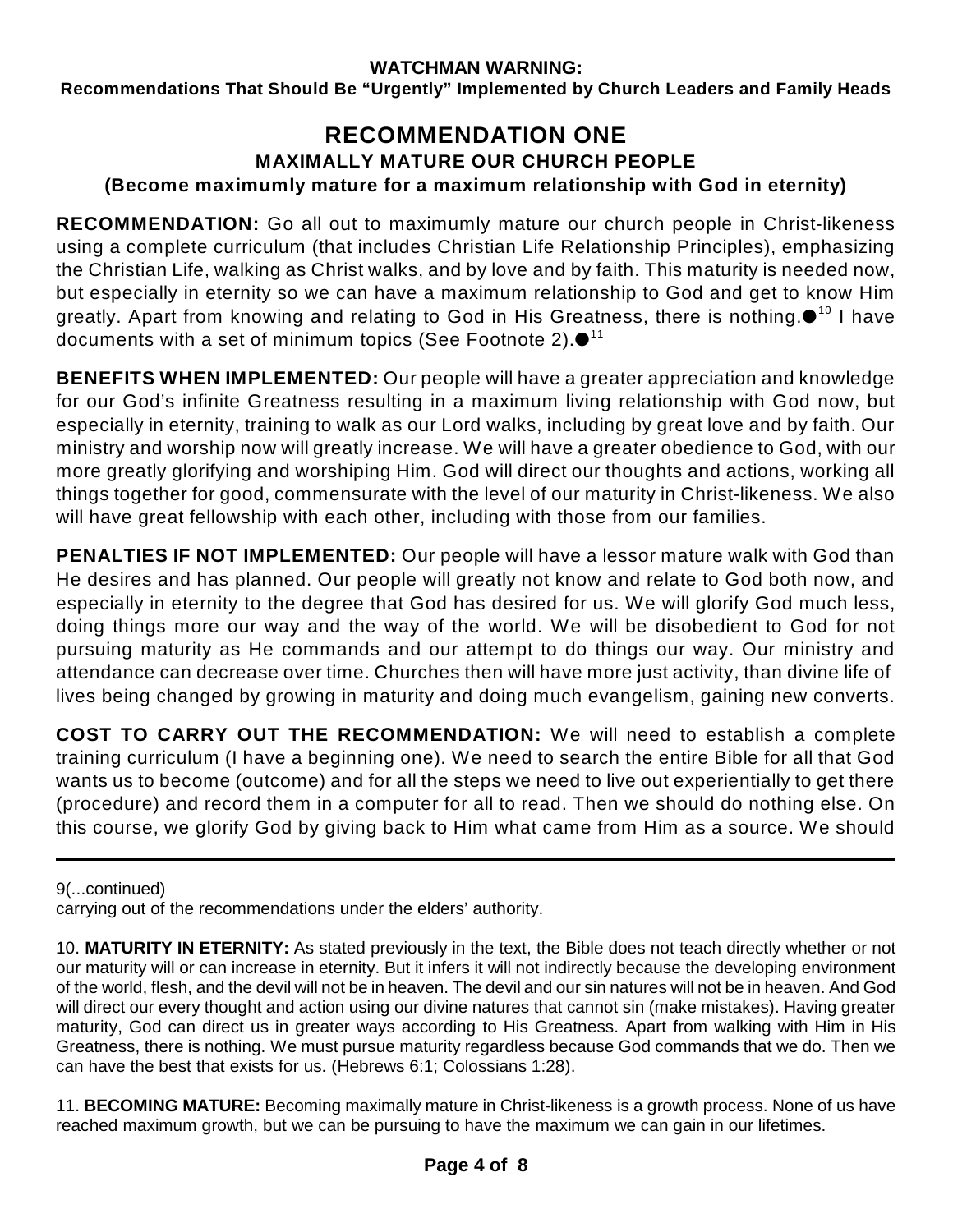## **Recommendations That Should Be "Urgently" Implemented by Church Leaders and Family Heads**

go to needed expository verse by verse in depth-in breadth preaching, special seminars, and special Bible classes. We need to train our people with what to do, how to do it, examples for how to do it, testimonies from the teacher for how he did it, and place people into several places of onthe-job training. **People only become mature when they live out, not just know the principles.** 12

## **RECOMMENDATION TWO**

## **GO ALL OUT TO EVANGELIZE THE CHILDREN OUT IN THE COMMUNITY**

**RECOMMENDATION:** Go all out to urgently evangelize and disciple the children out in the community. Invite them and their families to attend our or other churches, giving them printed information. God's commands us to be evangelists.

**BENEFITS WHEN IMPLEMENTED:** More children will be saved and grow to maturity. 85% of those coming to Christ do so in the age range of 4-14. Adults do what they learned and experienced as children. Our ministries and attendance will increase.

**PENALTIES IF NOT IMPLEMENTED:** With the endtimes soon coming that will last only a limited time period and with many being martyred in this period, our younger children will not live normal life spans. Thus, if we do not evangelize them now, many children and youth will not be saved or gain a maximum maturity to have a maximum relationship to God in eternity. We must work so the latter does not happen. **(This is especially true for new families.)**

**COST TO CARRY OUT THE RECOMMENDATION:** We need to work with Child Evangelism Fellowship (CEF) and others such as kid's clubs. CEF will do the training and establish the afterschool Bible and summer 5 day clubs. We will need to supply tens of workers (50 would be a first goal). Three to four leaders are needed for each Bible club. We will need a leader and overall coordinator in our church. In time, our workers will take over the clubs, remaining working with CEF. We can team with other churches.

## **RECOMMENDATION THREE**

## **TRAIN OUR PEOPLE WITH ENDTIMES BIBLE PROPHECY AND WHAT WILL HAPPEN TO THEM AS THE ENDTIMES COME AND HELP THEM PREPARE NOW IN ADVANCE, INCLUDING ESPECIALLY HOW TO WALK BY STRONG FAITH**

**RECOMMENDATION:** The Bible teaches the Church will go through the endtimes Tribulation and

<sup>12</sup>**. ACTION NEEDED:** We may need to pull many selected people out of the rock music service into the hymn service. Many in the rock music service may not want to take the training. We must present the need and the consequences to them for taking and not taking the training to become maximumly mature in Christ-likeness. We need to explain the damage to them if they remain in the rock music services such as not becoming mature in Christ to have a maximum walk with God.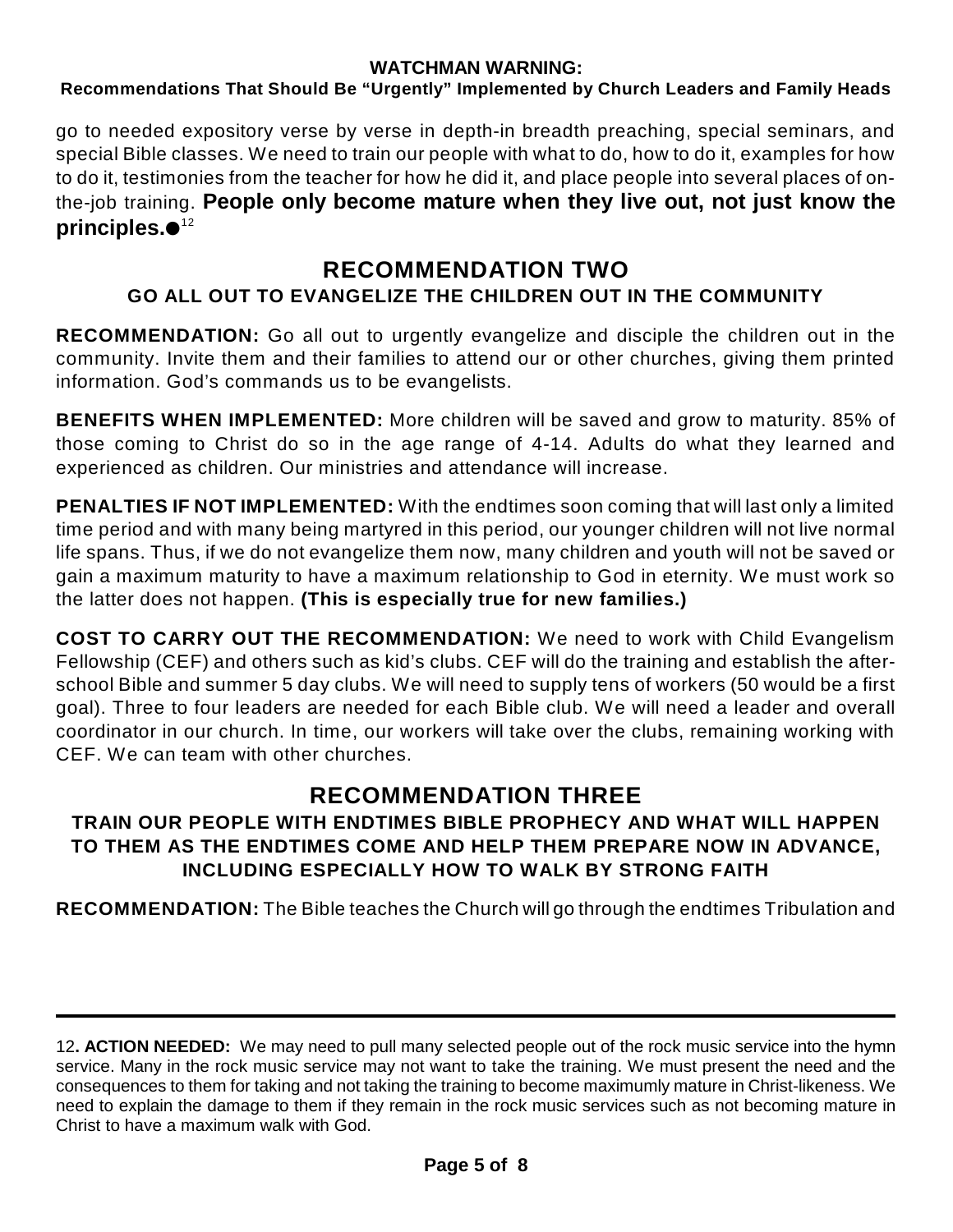## **Recommendations That Should Be "Urgently" Implemented by Church Leaders and Family Heads**

signs $\bullet^{ \text{13}}$  now signal most loudly they can come at any time (with only God knowing the exact timing in advance). Thus, we should now urgently: **(1)** train our people with endtimes prophecy with the Post-Trib Rapture view and how the United States is being used in a special sequence to bring history's termination; **(2)** alert them to what they will experience as the endtimes come; **(3)** help them become mature including to especially walk by strong faith; and **(4)** help them prepare physically with needs of life and spiritually for entering the endtimes. They should combine with friends in this preparation time. **Workers should have jobs needed in bad times.**

**BENEFITS WHEN IMPLEMENTED:** Being trained and prepared, our people will not be caught blind sided and unprepared when the Calamity comes. They will return to greater obedience and have the motivation to pursue maximum maturity in Christ-likeness now and under persecution in the Tribulation. Being prepared, our people will have stored the needs of life and lighting so ministry and life can continue, and they will not fall away from the faith when the persecution and martyrdom come in the endtimes Tribulation. They can gain more maturity now so as to know and relate to God in a much greater way in eternity.

**PENALTIES IF NOT IMPLEMENTED:** Our people will be caught blind sided when the endtimes Calamity and Tribulation come suddenly (like a sudden earthquake) without warning apart from the now existing signs. Our people will not have the needs of life to stay alive and will fall away from the faith under great persecution giving Satan more power to rule. As a result, they will not gain more maturity in Christ under the difficult times and persecution. Many will be martyred as Satan makes war against the Church. The times will be most severe as the Calamity comes. **14**

13**. ENDTIMES WARNING SIGNS (Occurring at the "same" time with great intensity) INCLUDE**: **(1)** "great" inflation with great (severe) economic problems; **(2)** severe weather; **(3)** promoting same sex marriages and abortions; **(4)** a major falling away of the American churches (God's people) in various degrees to become the endtimes lukewarm 7th church; **(5)** actions to bring world government with things under government control; **(6**) aliens owning some (much) American property (such as China); **(7**) increase in false religion in America's land ; **(8)** churches no longer enduring sound doctrine, teaching mainly or only the a,b,c's; **(9)** children and youth are now growing up with the loud Devil's rock beat structured music; churches using it, cannot tell the difference between the holy and the profane (such loud and rock beat structured music- structure used in Voodooism and the cults); and **(10)** many youth having premarital sex. There are many more.

14. **TAKE WATCHMAN WARNING:** When the Calamity comes bringing in the Tribulation under world government control, the following will most likely happen to some large degree (Many details are not in the Bible; and only God knows the details - may come in principle as to what happened to O.T. Israel): **(1)** the stock market will crash from the extreme debt; **(2)** the infra structure will break down preventing food and goods for a time getting to the market place and there will be government generated viruses that will kill people; **(3)** electrical magnetic bombs (EMB) very likely will knock out most transistors (semi-conductor chips) in some areas (permanently causing no electricity, no telephones, no TV or radio, no computer operation, no lighting, no gasoline pumping, no cars can operate, etc.; **(4)** with our country's oil production shut down, we may have much difficulty getting gasoline; **(5)** Russian and Chinese missiles from submarines will nuclear bomb selected cities and areas (the internet has 6 guestimated areas), and there will be chaos everywhere with people going door to door looking for food and other needs of life they can steel; **(6)** our government will place us under martial law and then under world government we are then in the endtimes Tribulation; **(7)** There will come a new world religion (belong to or be persecuted) and (continued...)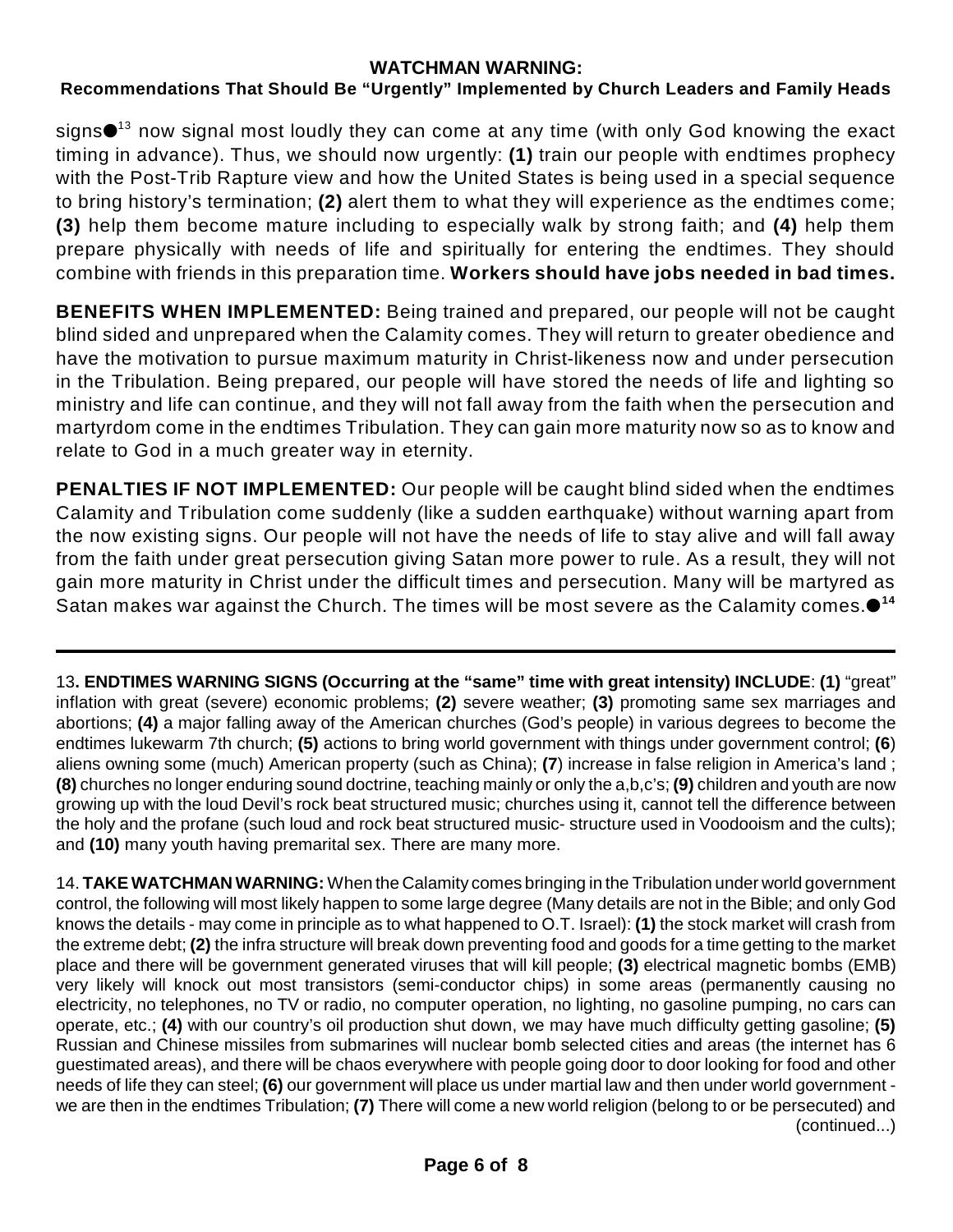## **Recommendations That Should Be "Urgently" Implemented by Church Leaders and Family Heads**

**COST TO CARRY OUT THE RECOMMENDATION:** We will need to train our people as to how the endtimes will come and what will happen to them when they do come. We will need to encourage and help them put in some provisions to get through the Calamity and for several months following. They must now know how to walk by very strong faith so they will not fall away under the circumstances and the coming persecutions. They should combine now with some friends and prepare together. Train them how to carry out ministry during the coming times. They need to practice now.

## **RECOMMENDATION FOUR**

## **PLACE OUR CHURCH PEOPLE NOW INTO UNDERGROUND HOME GROUPS (CHURCHES) AND HAVE OUR PASTORS AND MISSIONARIES GAIN JOBS AND MEANS OF FINANCIAL SUPPORT FOR WHEN THE CHURCH DOORS ARE CLOSED BY LACK OF FUNDING AND/OR BY GOVERNMENT ACTION**

**RECOMMENDATION:** Place all our church people urgently now into small underground home church groups of people who live near each other, before the Calamity and Tribulation come. Alert and help our pastors and missionaries, who are mostly supported by others, to gain additional support for when the endtimes come when their support will cease or greatly decrease.

**BENEFITS WHEN IMPLEMENTED:** Our local church ministries and worship can more greatly continue in the endtimes Tribulation. Our pastors and missionaries can continue large amounts of their ministries.

**PENALTIES IF NOT IMPLEMENTED:** Being in isolated individual families, it will be harder to carry out ministry, be prepared, and have continued worship of God when the endtimes come. They can be without the help they will need. Our pastors and missionaries can be without the financial support they need for the needs of life. Much of the pastoral and missionary work will decrease, or be greatly curtailed.

**COST TO CARRY OUT THE RECOMMENDATION:** We will need to place together the names of our people who live reasonably close together (close driving distances). Then we should establish home people groups. We should provide them materials for Bible study and a means to gain the needs of life they can store. We will need to greatly help each other. Those who have more can provide money to others who have less. (People (when the endtimes come) who have much resources can now divert them from giving to the church per se, and give finances direct to pastors, missionaries, and friends in great need.)

<sup>14(...</sup>continued)

a new currency (real or computer) (savings in current US dollars may be lost - this is why many are putting their savings now in gold and silver - but these can be confiscated); **(8)** Severe persecution will come, with jailing and martyrdom (there are prisons in place now in military areas); and **(9)** We will need to help family members who have greatly reduced incomes and otherwise who need help. In time in the Tribulation, we can expect to have the very rich who rule, and all the rest (us), the very poor over which the rich rule. The middle-class will be largely removed. All the poor will have to work. This means that most seniors will be removed.